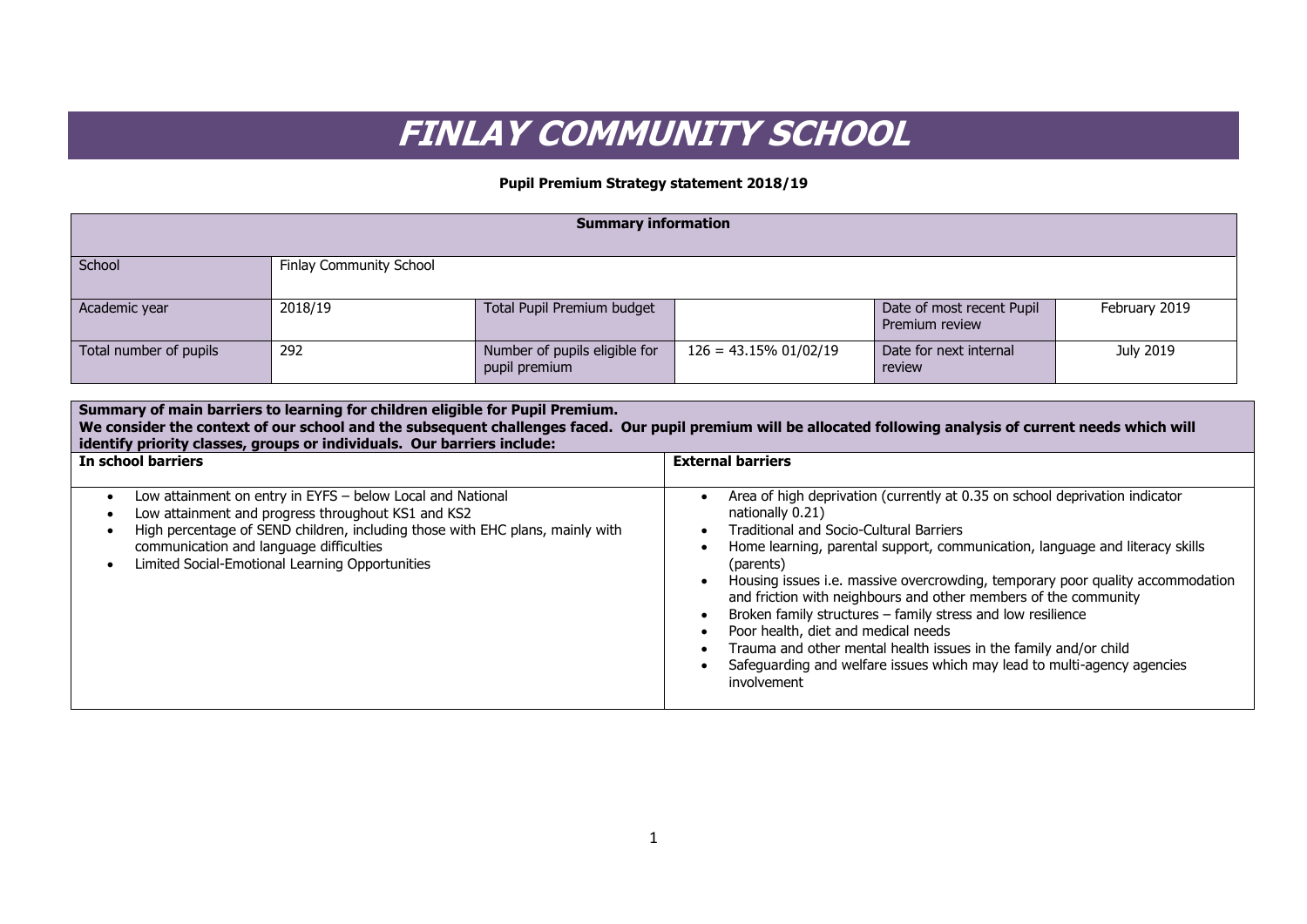| End of Key stage 2 results 2018/19                             |                 |                         |                            |                     |
|----------------------------------------------------------------|-----------------|-------------------------|----------------------------|---------------------|
|                                                                | Pupils eligible | Pupils not eligible for | <b>Pupils not eligible</b> | All pupils national |
|                                                                | for Pupil       | Pupil Premium           | for Pupil Premium          | average             |
|                                                                | Premium         | (Finlay)                | (national average)         |                     |
|                                                                | (Finlay)        |                         |                            |                     |
| % achieving the higher standard in reading writing and maths   | 7%              | 19%                     | 13%                        | 11%                 |
| % achieving the expected standard in reading writing and maths | 73%             | 85%                     | 71%                        | 65%                 |
| % achieving the expected standard in reading                   | 80%             | 89%                     | 78%                        | 73%                 |
| % achieving the expected standard in writing                   | 87%             | 89%                     | 83%                        | 78%                 |
| % achieving the expected standard in maths                     | 83%             | 93%                     | 84%                        | 79%                 |

**For the year 2018/19 Finlay Community School was allocated £ 168,035 for children who attract Pupil Premium funding. This was allocated and evaluated as follows:**

| To support children to overcome their barriers to learning.<br>Reduced behavioural incidents - Data<br>Reviewed July 2019                                                                        |                                                                                                                                                                                                                                                                                                                                                                                                                                                                                                                                                                                                      |
|--------------------------------------------------------------------------------------------------------------------------------------------------------------------------------------------------|------------------------------------------------------------------------------------------------------------------------------------------------------------------------------------------------------------------------------------------------------------------------------------------------------------------------------------------------------------------------------------------------------------------------------------------------------------------------------------------------------------------------------------------------------------------------------------------------------|
| class of target children (CASE STUDY)                                                                                                                                                            |                                                                                                                                                                                                                                                                                                                                                                                                                                                                                                                                                                                                      |
| where necessary                                                                                                                                                                                  |                                                                                                                                                                                                                                                                                                                                                                                                                                                                                                                                                                                                      |
| change. Monitor individual<br>assessment tool designed to assess the<br>pupils' progress.<br>specific areas of need for learners<br>exhibiting social, emotional and<br>behavioural difficulties |                                                                                                                                                                                                                                                                                                                                                                                                                                                                                                                                                                                                      |
| Online assessment tool to prepare<br>targeted action plans for individual,<br>home and school.<br>Reduced behavioural incidents -Teacher<br>feedback, Data                                       |                                                                                                                                                                                                                                                                                                                                                                                                                                                                                                                                                                                                      |
| their child/ren learning and wellbeing.                                                                                                                                                          | Targeted focus work with families to enable them to support<br>Positive impact upon engagement in<br>Raise self-esteem, promoting confidence and increased<br>Feedback from children and parents,<br>BOXALL profile, a diagnostic<br>Update plans as pupils' needs<br>Nurture groups offer a short term, focused intervention which<br>addresses barriers to learning arising from social, emotional or<br>Working with children to help them develop their social and<br>emotional well-being, enabling them to engage with learning<br>and support them in becoming more self-assured, capable and |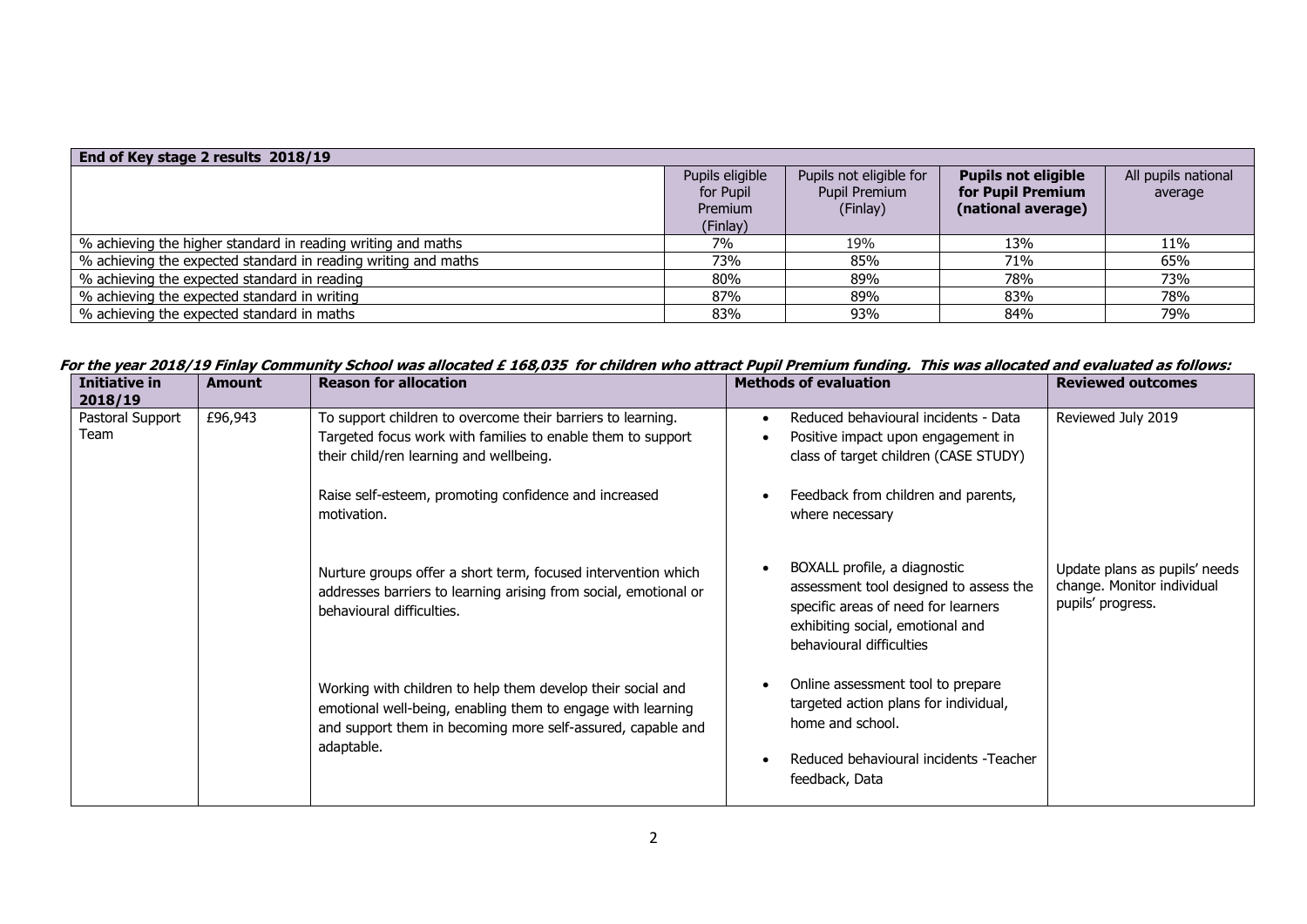| Provide support to parents/carers on an ad-hoc basis, through          | Parents/carers reports their situation                |
|------------------------------------------------------------------------|-------------------------------------------------------|
| an open door policy                                                    | has improved, progress through My                     |
|                                                                        | Plan                                                  |
| Support parents/carers in attending meetings such as multi             |                                                       |
| agency meeting (Team around the family/child), Pastoral                |                                                       |
| Support, Behaviour Support, Case conferences, Core groups or           | All meetings, conferences and reviews                 |
| Class Teacher                                                          | are attended                                          |
|                                                                        |                                                       |
| Provide access to needs lead advice, support and guidance              | Decrease in poor behaviour at homes,                  |
| throughout the year                                                    | parent/carers are able to deal with                   |
|                                                                        | situations confidently                                |
| Provide advice, guidance and support to parents/carers on how          |                                                       |
| to manage their child/ren behaviour through supporting with            |                                                       |
| routines and boundaries within the school and home                     | Increased parental engagement                         |
|                                                                        |                                                       |
| Access local course: Strengthening Families Strengthening              |                                                       |
| Communities, Freedom Programme, Living without abuse, Triple           |                                                       |
| P and Bereavement Counselling                                          | Increased parent/carer confidence, child<br>$\bullet$ |
|                                                                        | feedback                                              |
|                                                                        |                                                       |
| Carry out home visits to support parent/carers/children in the<br>home | Consultation/Parent                                   |
|                                                                        | feedback/attendance                                   |
| Develop Family Learning opportunities in partnership with              |                                                       |
| parents/carers and local providers                                     | Increase in home learning                             |
|                                                                        |                                                       |
| Work with parent/cares to identify Housing                             | Reduced family stress                                 |
|                                                                        |                                                       |
| Support parents in identifying poor health, diet, medical needs        | Accessing specialist services                         |
| and mental health issues in the family and/or child                    |                                                       |
|                                                                        |                                                       |
| Work with parents/carers to overcome safeguarding and welfare          | Effective and appropriate plan                        |
| issues                                                                 | Positive impact upon engagement in                    |
|                                                                        | class of target children, improvement in              |
| Providing the opportunity for children who are experiencing            | Strengths and difficulties                            |
| emotional difficulties to use play to communicate and help             | questionnaires-Case Study                             |
| prevent or resolve psychosocial challenges. To help them               |                                                       |
| towards better social integration, growth and development.             |                                                       |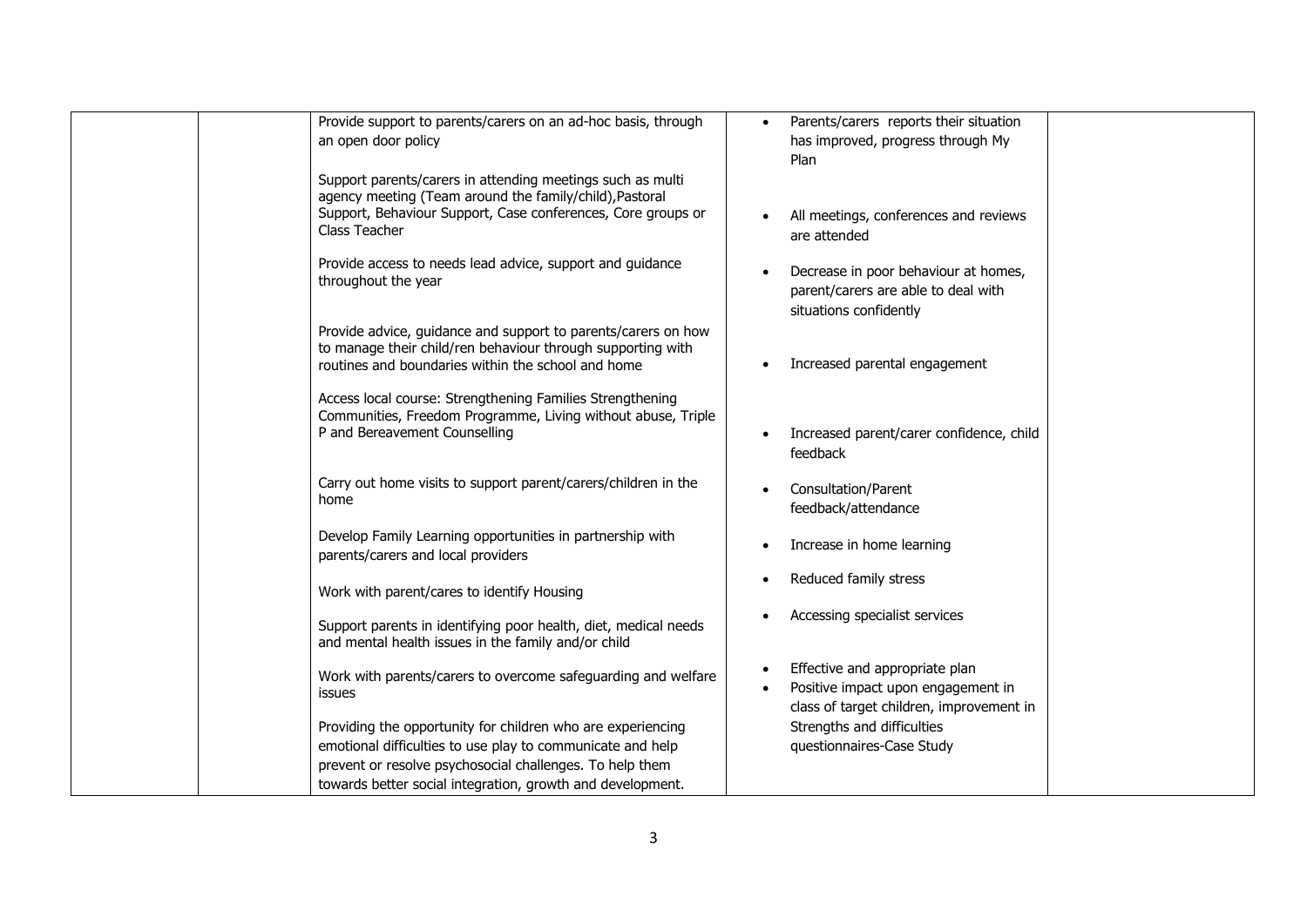| <b>Initiative in</b><br>2018/19                                                                  | <b>Amount</b> | <b>Reason for allocation</b>                                                                                                                                                                                                                                    | <b>Methods of evaluation</b>                                                                                                                                                                                                                                                                   | <b>Reviewed outcomes</b> |
|--------------------------------------------------------------------------------------------------|---------------|-----------------------------------------------------------------------------------------------------------------------------------------------------------------------------------------------------------------------------------------------------------------|------------------------------------------------------------------------------------------------------------------------------------------------------------------------------------------------------------------------------------------------------------------------------------------------|--------------------------|
| Extended service<br>support                                                                      | £8,416        | Subsidy of breakfast club, whole school-targeted                                                                                                                                                                                                                | Improved attendance aimed at 95% -<br>Data<br>To provide a calm learning environment<br>so children are ready to learn - SLT<br>learning walk<br>Where there has not been an<br>improvement, these children are<br>targeted by Pastoral team - Case<br>study/Data                              | Reviewed July 2019       |
| Increased hours<br>for T.A's (8:30 -<br>4:30dail,<br>including staff<br>meeting)                 | £55,776       | TAs to contribute to on-going planning, marking and<br>assessment<br>Increased pupil engagement in extra-curricular activities<br>Involvement in setting and delivering targeted intervention<br>Involvement in whole school planning, training and development | Classroom feedback<br>$\bullet$<br>Book looks<br>Learning Walks<br>Greater engagement in staff meetings<br>and improved communication across<br>the school<br>Attending whole school training<br>Increased Pupil progress                                                                      | Reviewed July 2019       |
| Purchase<br>resources in all<br>year groups to<br>support needs led<br>teaching in<br>classrooms | £6,900        | To support additional learning opportunities<br>To develop positive play and build peer relationships<br>Ensure needs lead provision is appropriately resourced                                                                                                 | Interventions and whole school<br>$\bullet$<br>initiatives with a focus upon improving<br>attainment and progress of<br>disadvantaged pupils (closing the gap)<br><b>DATA</b><br>Developing curriculum $-$ as a result<br>there is greater engagement -<br>demonstrated by quality of outcomes | Reviewed July 2019       |